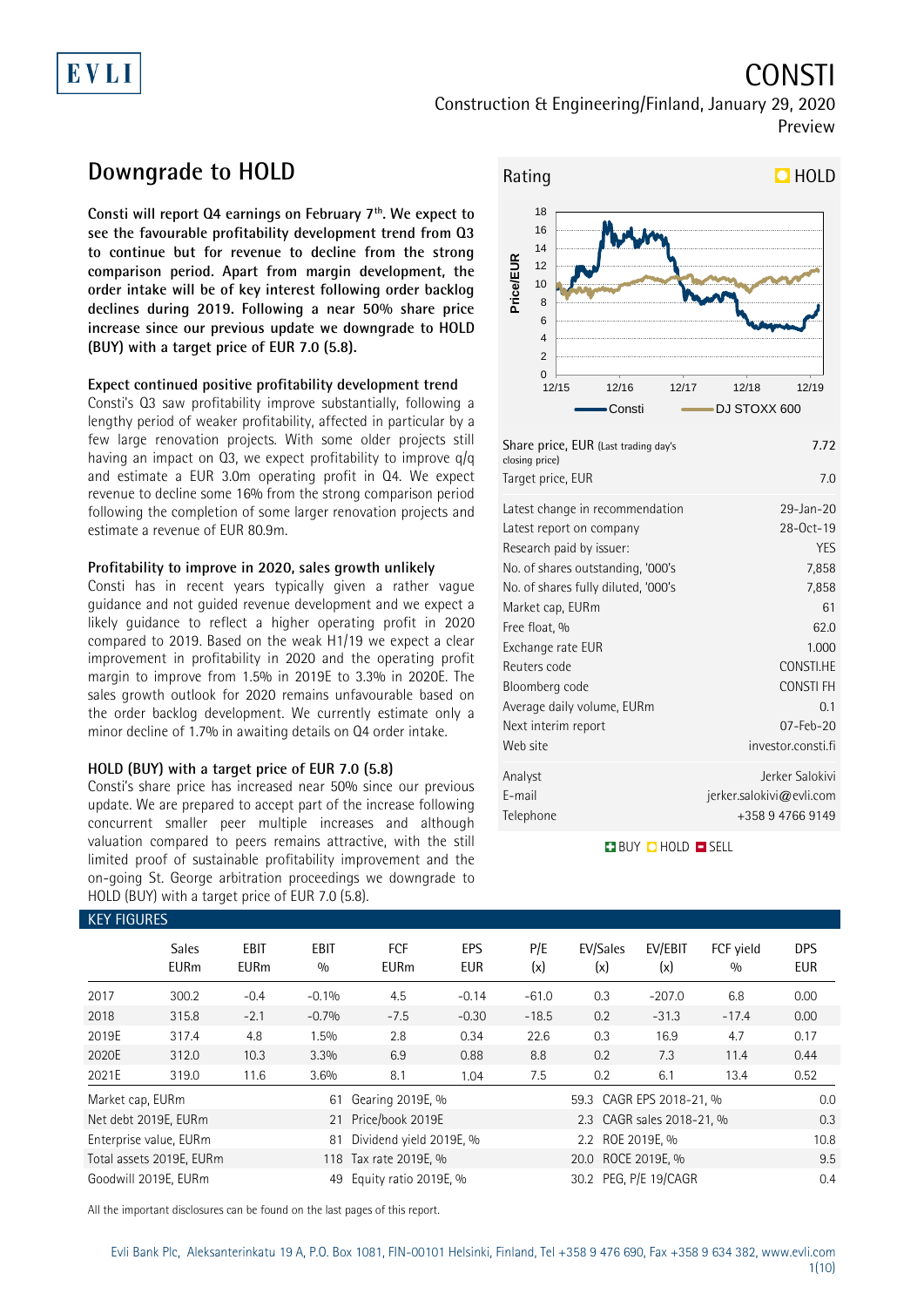**CONSTI** 

Construction & Engineering/Finland, January 29, 2020

|  | Preview |
|--|---------|
|  |         |
|  |         |
|  |         |

|                                   | <b>MCAP</b> |       | EV/EBITDA |                 | EV/EBIT |       | P/E    |            | Div. yield |
|-----------------------------------|-------------|-------|-----------|-----------------|---------|-------|--------|------------|------------|
| <b>Construction companies</b>     | <b>MEUR</b> | 19E   | 20E       | 19 <sub>E</sub> | 20E     | 19E   | 20E    | <b>19E</b> | 20E        |
| YIT                               | 1359        | 10.9x | 10.7x     | 14.1x           | 13.9x   | 13.0x | 11.4x  | $4.6\%$    | $4.8\%$    |
| lSRV Yhtiöt                       | 87          | 89.8x | 29.4x     |                 | 52.5x   |       |        | $0.0\%$    | $0.0\%$    |
| Lehto Group                       | 132         |       | 18.2x     |                 | 26.8x   |       | 13.3x  | $0.0\%$    | $2.2\%$    |
| Skanska                           | 8767        | 10.2x | 11.7x     | 13.9x           | 14.7x   | 14.1x | 15.1x  | $3.1\%$    | $3.4\%$    |
| INCC                              | 1637        | 9.2x  | 7.6x      | 16.9x           | 11.9x   | 16.7x | 11.9x  | 3.7%       | $4.6\%$    |
| Peab                              | 2644        | 9.9x  | 9.3x      | 14.4x           | 12.8x   | 13.1x | 12.4x  | $4.6\%$    | $4.8\%$    |
| IJM                               | 1819        | 12.4x | 12.7x     | 12.2x           | 12.6x   | 13.1x | 13.5x  | $4.4\%$    | $4.3\%$    |
| Veidekke                          | 1641        | 10.5x | 8.9x      | 18.4x           | 14.2x   | 16.8x | 13.2x  | $4.1\%$    | $4.3\%$    |
| Peer Group Average                | 2261        | 21.8x | 13.6x     | 15.0x           | 19.9x   | 14.5x | 13.0x  | $3.1\%$    | $3.6\%$    |
| Peer Group Median                 | 1639        | 10.5x | 11.2x     | 14.2x           | 14.1x   | 13.6x | 13.2x  | 3.9%       | 4.3 %      |
| Consti (Evli est.)                | 61          | 9.5x  | 5.4x      | 16.9x           | 7.3x    | 22.6x | 8.8x   | 2.2%       | 5.7 %      |
| Consti prem./disc. to peer median |             | $-9%$ | $-52%$    | 19%             | $-48%$  | 66%   | $-34%$ |            |            |

Source Bloomberg, Evli Research

| <b>Building installations and</b> | <b>MCAP</b> |       | EV/EBITDA |                 | EV/EBIT    | P/E   |        |         | Div. yield |
|-----------------------------------|-------------|-------|-----------|-----------------|------------|-------|--------|---------|------------|
| services companies                | <b>EUR</b>  | 19E   | 20E       | 19 <sub>E</sub> | <b>20E</b> | 19E   | 20E    | 19E     | 20E        |
| Caverion                          | 1056        | 11.1x | 8.3x      | 26.2x           | 14.8x      | 33.1x | 16.8x  | 1.9 %   | $3.2\%$    |
| B ravida Holding                  | 1642        | 11.5x | 10.4x     | 14.8x           | 13.2x      | 19.2x | 17.5x  | $2.5\%$ | $2.8\%$    |
| MITIE Group                       | 565         | 6.2x  | 5.9x      | 8.8x            | 8.3x       | 8.5x  | 7.9x   | $3.1\%$ | $3.1\%$    |
| <b>ISS A/S</b>                    | 4168        | 10.1x | 8.8x      | 14.6x           | 12.5x      | 16.0x | 12.7x  | $4.6\%$ | $4.7\%$    |
| Bilfinger                         | 1394        | 8.9x  | 6.9x      | 19.2x           | 11.0x      | 20.3x | 13.2x  | $3.2\%$ | $3.4\%$    |
| <b>Instalco</b>                   | 620         | 13.7x | 12.5x     | 15.4x           | 14.8x      | 18.0x | 16.4x  | $1.4\%$ | $1.5\%$    |
| Peer Group Average                | 1574        | 10.3x | 8.8x      | 16.5x           | 12.4x      | 19.2x | 14.1x  | $2.8\%$ | $3.1\%$    |
| Peer Group Median                 | 1394        | 10.1x | 8.3x      | 14.8x           | 12.5x      | 19.2x | 13.2x  | $3.1\%$ | $3.2\%$    |
| Consti (Evli est.)                | 61          | 9.5x  | 5.4x      | 16.9x           | 7.3x       | 22.6x | 8.8x   | 2.2%    | 5.7 %      |
| Consti prem./disc. to peer median |             | $-6%$ | $-35%$    | 14%             | $-41%$     | 18%   | $-34%$ |         |            |

Source Bloomberg, Evli Research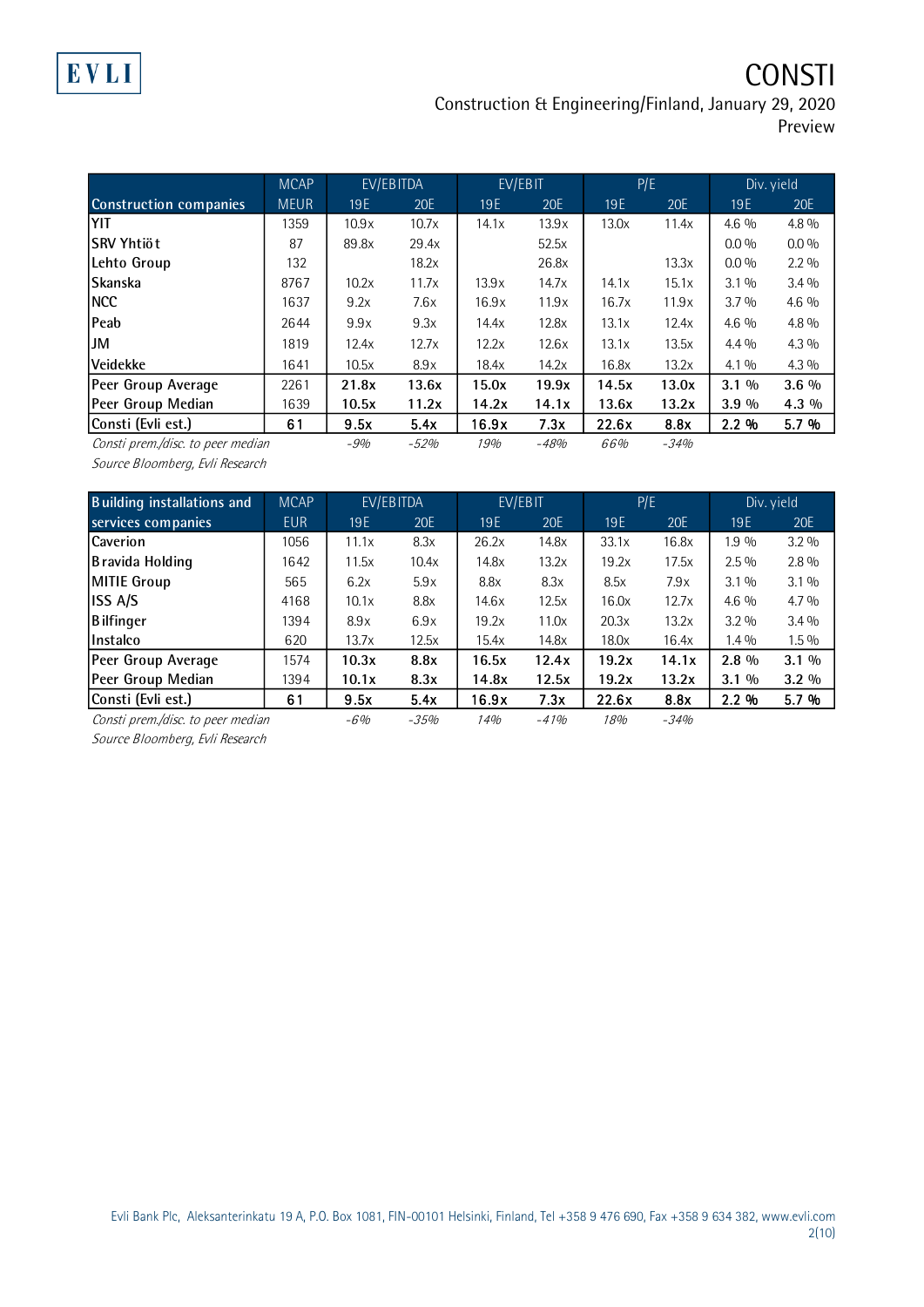# EVLI EQUITY RESEARCH **CONSTI**

Construction & Engineering/Finland, January 29, 2020 Preview

| <b>INTERIM FIGURES</b>               |          |          |          |          |          |         |         |         |         |         |         |         |
|--------------------------------------|----------|----------|----------|----------|----------|---------|---------|---------|---------|---------|---------|---------|
| EVLI ESTIMATES, EURm                 | 2018Q1   | 201802   | 201803   | 201804   | 2018     | 2019Q1  | 201902  | 201903  | 2019Q4E | 2019E   | 2020E   | 2021E   |
| Net sales                            | 62.3     | 77.8     | 78.9     | 96.8     | 315.8    | 73.5    | 81.2    | 81.8    | 80.9    | 317.4   | 312.0   | 319.0   |
| EBITDA                               | 0.2      | 2.1      | $-1.0$   | $-1.7$   | $-0.5$   | 0.5     | 1.0     | 3.0     | 4.0     | 8.5     | 14.1    | 15.3    |
| EBITDA margin (%)                    | 0.3      | 2.7      | $-1.3$   | $-1.8$   | $-0.1$   | 0.7     | 1.3     | 3.6     | 5.0     | 2.7     | 4.5     | 4.8     |
| EBIT                                 | $-0.2$   | 1.7      | $-1.4$   | $-2.2$   | $-2.1$   | $-0.4$  | 0.1     | 2.1     | 3.0     | 4.8     | 10.3    | 11.6    |
| EBIT margin (%)                      | $-0.4$   | 2.2      | $-1.8$   | $-2.2$   | $-0.7$   | $-0.5$  | 0.1     | 2.6     | 3.7     | 1.5     | 3.3     | 3.6     |
| Net financial items                  | $-0.2$   | $-0.2$   | $-0.2$   | $-0.2$   | $-0.7$   | $-0.2$  | $-0.4$  | $-0.3$  | $-0.3$  | $-1.2$  | $-1.2$  | $-0.9$  |
| Pre-tax profit                       | $-0.4$   | 1.5      | $-1.6$   | $-2.3$   | $-2.8$   | $-0.6$  | $-0.3$  | 1.8     | 2.7     | 3.6     | 9.1     | 10.7    |
| Tax                                  | 0.1      | $-0.3$   | 0.3      | 0.4      | 0.5      | 0.1     | 0.1     | $-0.4$  | $-0.5$  | $-0.7$  | $-1.8$  | $-2.1$  |
| Tax rate (%)                         | 18.9     | 19.7     | 20.0     | 17.4     | 17.9     | 20.1    | 19.6    | 20.0    | 20.0    | 20.0    | 20.0    | 20.0    |
| Net profit                           | $-0.3$   | 1.2      | $-1.3$   | $-1.9$   | $-2.3$   | $-0.5$  | $-0.3$  | 1.4     | 2.1     | 2.7     | 6.9     | 8.1     |
| <b>EPS</b>                           | $-0.04$  | 0.16     | $-0.17$  | $-0.25$  | $-0.30$  | $-0.06$ | $-0.04$ | 0.18    | 0.26    | 0.34    | 0.88    | 1.04    |
| EPS adjusted (diluted no. of shares) | $-0.04$  | 0.16     | $-0.17$  | $-0.25$  | $-0.30$  | $-0.06$ | $-0.04$ | 0.18    | 0.26    | 0.34    | 0.88    | 1.04    |
| Dividend per share                   | 0.00     | 0.00     | 0.00     | 0.00     | 0.00     | 0.00    | 0.00    | 0.00    | 0.00    | 0.17    | 0.44    | 0.52    |
| SALES, EURm                          |          |          |          |          |          |         |         |         |         |         |         |         |
| Housing Companies                    | 17.9     | 25.1     | 28.9     | 32.4     | 104.3    | 28.3    | 27.7    | 30.4    | 30.9    | 117.2   | 120.0   | 124.0   |
| Corporations                         | 26.0     | 33.1     | 33.2     | 42.0     | 134.3    | 27.6    | 31.7    | 27.9    | 26.5    | 113.8   | 106.0   | 110.0   |
| Public Sector                        | 3.0      | 3.8      | 4.0      | 7.2      | 18.0     | 5.3     | 8.3     | 10.5    | 11.5    | 35.6    | 35.0    | 34.0    |
| <b>Building Technology</b>           | 17.9     | 20.1     | 16.8     | 20.4     | 75.2     | 16.4    | 18.8    | 18.0    | 17.0    | 70.1    | 70.0    | 71.0    |
| Elimination                          | $-2.5$   | $-4.5$   | $-4.0$   | $-5.1$   | $-16.0$  | $-4.1$  | $-5.2$  | $-5.0$  | $-5.0$  | $-19.3$ | $-19.0$ | $-20.0$ |
| Total                                | 62.3     | 77.8     | 78.9     | 96.8     | 315.8    | 73.5    | 81.2    | 81.8    | 80.9    | 317.4   | 312.0   | 319.0   |
| SALES GROWTH, Y/Y %                  |          |          |          |          |          |         |         |         |         |         |         |         |
| Housing Companies                    | 0.0      | 0.0      | 0.0      | 0.0      | 0.0      | 58.6    | 10.2    | 4.9     | $-4.7$  | 12.4    | 2.4     | 3.3     |
| Corporations                         | 0.0      | 0.0      | 0.0      | 0.0      | 0.0      | 6.4     | $-4.3$  | $-15.9$ | $-36.9$ | $-15.3$ | $-6.8$  | 3.8     |
| <b>Public Sector</b>                 | 0.0      | 0.0      | 0.0      | 0.0      | 0.0      | 75.1    | 116.8   | 161.4   | 60.8    | 97.6    | $-1.7$  | $-2.9$  |
| <b>Building Technology</b>           | 0.0      | 0.0      | 0.0      | 0.0      | 0.0      | $-8.4$  | $-6.9$  | 7.2     | $-16.5$ | $-6.7$  | $-0.2$  | 1.4     |
| Elimination                          | 53.0     | 97.5     | 15.1     | 53.8     | 50.4     | 67.8    | 16.8    | 24.5    | $-2.7$  | 20.3    | $-1.6$  | 5.3     |
| Group                                | $-100.0$ | $-100.0$ | $-100.0$ | $-100.0$ | $-100.0$ | 0.0     | 0.0     | 0.0     | 0.0     | 0.0     | 0.0     | $0.0\,$ |
| Total                                | 8.7      | $-1.3$   | 1.4      | 12.1     | 5.2      | 18.0    | 4.4     | 3.7     | $-16.4$ | 0.5     | $-1.7$  | 2.2     |
| EBIT, EURm                           |          |          |          |          |          |         |         |         |         |         |         |         |
| Group                                | $-0.2$   | 1.7      | $-1.4$   | $-2.2$   | $-2.1$   | $-0.4$  | 0.1     | 2.1     | 3.0     | 4.8     | 10.3    | 11.6    |
| Total                                | $-0.2$   | 1.7      | $-1.4$   | $-2.2$   | $-2.1$   | $-0.4$  | 0.1     | 2.1     | 3.0     | 4.8     | 10.3    | 11.6    |
| EBIT margin, %                       |          |          |          |          |          |         |         |         |         |         |         |         |
| Total                                | $-0.4$   | 2.2      | $-1.8$   | $-2.2$   | $-0.7$   | $-0.5$  | 0.1     | 2.6     | 3.7     | 1.5     | 3.3     | $3.6\,$ |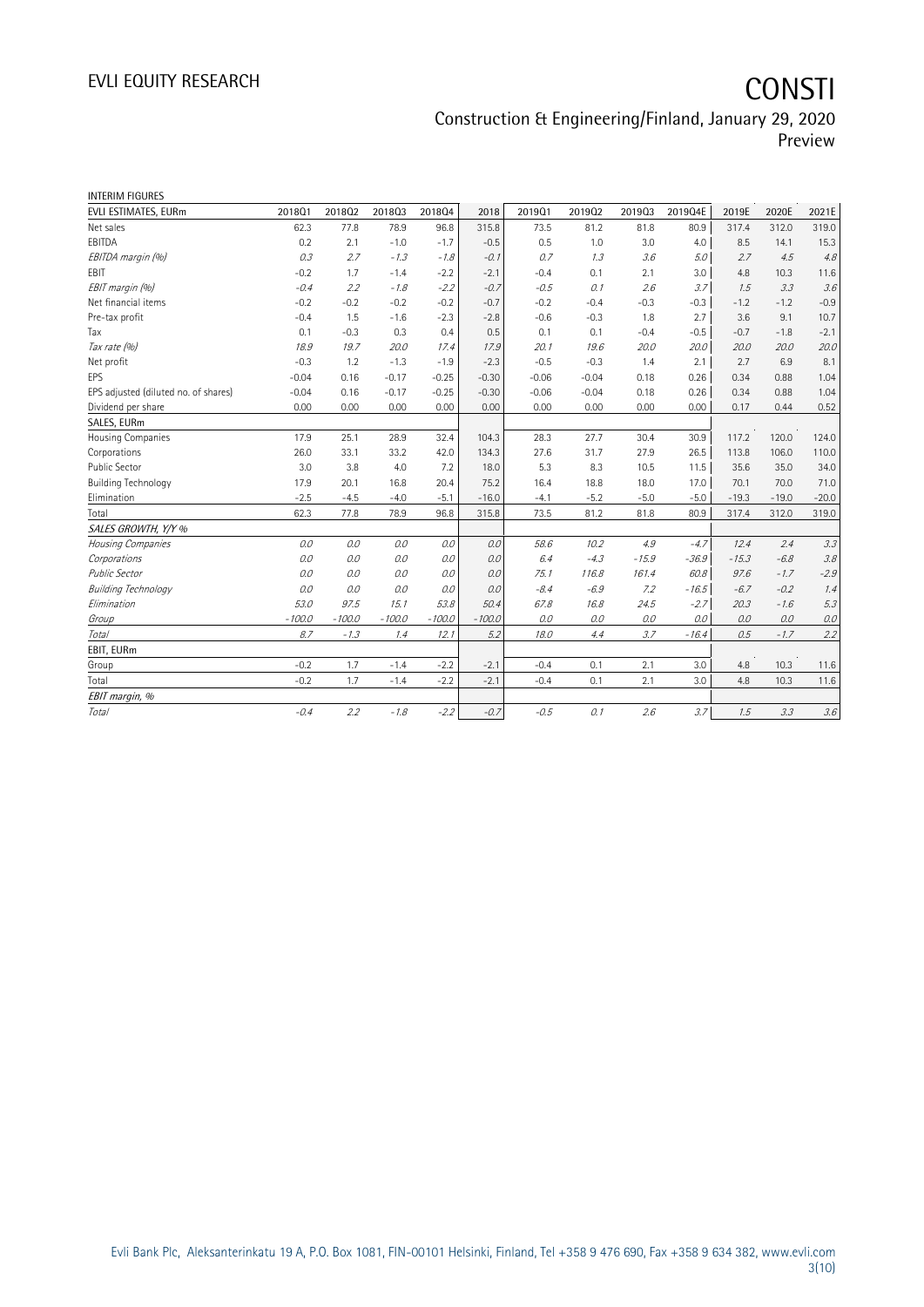# EVLI EQUITY RESEARCH **CONSTI**

### Construction & Engineering/Finland, January 29, 2020 Preview

| INCOME STATEMENT, EURm<br>215.9<br>256.2<br>261.5<br>300.2<br>315.8<br>317.4<br>312.0<br>319.0<br>Sales<br>25.6<br>2.1<br>5.2<br>0.5<br>2.2<br>Sales growth (%)<br>18.6<br>14.8<br>$-1.7$<br>EBITDA<br>$-0.5$<br>9.8<br>12.6<br>13.1<br>1.7<br>8.5<br>14.1<br>15.3<br>4.8<br>EBITDA margin (%)<br>4.5<br>4.9<br>5.0<br>0.6<br>$-0.1$<br>2.7<br>4.5<br>Depreciation<br>$-2.0$<br>$-2.1$<br>$-2.1$<br>$-3.7$<br>$-3.7$<br>$-2.1$<br>$-1.7$<br>$-3.8$<br>EBITA<br>7.8<br>10.5<br>10.9<br>$-0.4$<br>$-2.1$<br>4.8<br>10.3<br>11.6<br>0.0<br>0.0<br>Goodwill amortization / writedown<br>0.0<br>0.0<br>0.0<br>0.0<br>0.0<br>0.0<br>EBIT<br>10.9<br>$-2.1$<br>7.8<br>10.5<br>$-0.4$<br>4.8<br>10.3<br>11.6<br>EBIT margin (%)<br>3.6<br>4.2<br>$-0.1$<br>$-0.7$<br>1.5<br>3.3<br>3.6<br>4.1<br>Reported EBIT<br>10.9<br>7.8<br>8.4<br>$-0.4$<br>$-2.1$<br>4.8<br>10.3<br>11.6<br>EBIT margin (reported) (%)<br>4.2<br>$-0.7$<br>1.5<br>3.3<br>3.6<br>3.6<br>3.3<br>$-0.1$<br>$-5.2$<br>$-0.9$<br>$-0.7$<br>$-1.2$<br>$-0.9$<br>Net financials<br>$-4.4$<br>$-0.8$<br>$-1.2$ |
|-----------------------------------------------------------------------------------------------------------------------------------------------------------------------------------------------------------------------------------------------------------------------------------------------------------------------------------------------------------------------------------------------------------------------------------------------------------------------------------------------------------------------------------------------------------------------------------------------------------------------------------------------------------------------------------------------------------------------------------------------------------------------------------------------------------------------------------------------------------------------------------------------------------------------------------------------------------------------------------------------------------------------------------------------------------------------|
|                                                                                                                                                                                                                                                                                                                                                                                                                                                                                                                                                                                                                                                                                                                                                                                                                                                                                                                                                                                                                                                                       |
|                                                                                                                                                                                                                                                                                                                                                                                                                                                                                                                                                                                                                                                                                                                                                                                                                                                                                                                                                                                                                                                                       |
|                                                                                                                                                                                                                                                                                                                                                                                                                                                                                                                                                                                                                                                                                                                                                                                                                                                                                                                                                                                                                                                                       |
|                                                                                                                                                                                                                                                                                                                                                                                                                                                                                                                                                                                                                                                                                                                                                                                                                                                                                                                                                                                                                                                                       |
|                                                                                                                                                                                                                                                                                                                                                                                                                                                                                                                                                                                                                                                                                                                                                                                                                                                                                                                                                                                                                                                                       |
|                                                                                                                                                                                                                                                                                                                                                                                                                                                                                                                                                                                                                                                                                                                                                                                                                                                                                                                                                                                                                                                                       |
|                                                                                                                                                                                                                                                                                                                                                                                                                                                                                                                                                                                                                                                                                                                                                                                                                                                                                                                                                                                                                                                                       |
|                                                                                                                                                                                                                                                                                                                                                                                                                                                                                                                                                                                                                                                                                                                                                                                                                                                                                                                                                                                                                                                                       |
|                                                                                                                                                                                                                                                                                                                                                                                                                                                                                                                                                                                                                                                                                                                                                                                                                                                                                                                                                                                                                                                                       |
|                                                                                                                                                                                                                                                                                                                                                                                                                                                                                                                                                                                                                                                                                                                                                                                                                                                                                                                                                                                                                                                                       |
|                                                                                                                                                                                                                                                                                                                                                                                                                                                                                                                                                                                                                                                                                                                                                                                                                                                                                                                                                                                                                                                                       |
|                                                                                                                                                                                                                                                                                                                                                                                                                                                                                                                                                                                                                                                                                                                                                                                                                                                                                                                                                                                                                                                                       |
| Pre-tax profit<br>$-2.8$<br>10.7<br>2.6<br>6.2<br>10.1<br>$-1.2$<br>3.6<br>9.1                                                                                                                                                                                                                                                                                                                                                                                                                                                                                                                                                                                                                                                                                                                                                                                                                                                                                                                                                                                        |
| $-0.6$<br>$-0.8$<br>$-2.1$<br>0.1<br>0.5<br>$-0.7$<br>$-1.8$<br>$-2.1$<br>Taxes                                                                                                                                                                                                                                                                                                                                                                                                                                                                                                                                                                                                                                                                                                                                                                                                                                                                                                                                                                                       |
| 0.0<br>0.0<br>Minority shares<br>0.0<br>0.0<br>0.0<br>0.0<br>0.0<br>0.0                                                                                                                                                                                                                                                                                                                                                                                                                                                                                                                                                                                                                                                                                                                                                                                                                                                                                                                                                                                               |
| Net profit<br>2.0<br>6.9<br>8.1<br>3.3<br>8.0<br>$-1.1$<br>$-2.3$<br>2.7                                                                                                                                                                                                                                                                                                                                                                                                                                                                                                                                                                                                                                                                                                                                                                                                                                                                                                                                                                                              |
| Cash NRIs<br>0.0<br>$-2.1$<br>0.0<br>0.0<br>0.0<br>0.0<br>0.0<br>0.0                                                                                                                                                                                                                                                                                                                                                                                                                                                                                                                                                                                                                                                                                                                                                                                                                                                                                                                                                                                                  |
| 0.0<br>Non-cash NRIs<br>0.0<br>0.0<br>0.0<br>0.0<br>0.0<br>0.0<br>0.0                                                                                                                                                                                                                                                                                                                                                                                                                                                                                                                                                                                                                                                                                                                                                                                                                                                                                                                                                                                                 |
| <b>BALANCE SHEET, EURm</b>                                                                                                                                                                                                                                                                                                                                                                                                                                                                                                                                                                                                                                                                                                                                                                                                                                                                                                                                                                                                                                            |
| Assets                                                                                                                                                                                                                                                                                                                                                                                                                                                                                                                                                                                                                                                                                                                                                                                                                                                                                                                                                                                                                                                                |
| Fixed assets<br>7<br>6<br>$\,6$<br>5<br>$\overline{4}$<br>$\overline{4}$<br>$\overline{4}$<br>$\overline{4}$                                                                                                                                                                                                                                                                                                                                                                                                                                                                                                                                                                                                                                                                                                                                                                                                                                                                                                                                                          |
| 44<br>49<br>49<br>49<br>Goodwill<br>44<br>43<br>49<br>49                                                                                                                                                                                                                                                                                                                                                                                                                                                                                                                                                                                                                                                                                                                                                                                                                                                                                                                                                                                                              |
| $\mathsf{O}\xspace$<br>$\mathbf 0$<br>$\mathbf 0$<br>$\mathbf 0$<br>$\overline{4}$<br>$\overline{4}$<br>$\overline{4}$<br>Right of use assets<br>$\overline{4}$                                                                                                                                                                                                                                                                                                                                                                                                                                                                                                                                                                                                                                                                                                                                                                                                                                                                                                       |
| Inventory<br>$\mathbf{1}$<br>$\mathbf{1}$<br>$\mathbf{1}$<br>$\mathbf{1}$<br>$\mathbf{1}$<br>$\mathbf{1}$<br>$\mathbf{1}$<br>$\mathbf{1}$                                                                                                                                                                                                                                                                                                                                                                                                                                                                                                                                                                                                                                                                                                                                                                                                                                                                                                                             |
| 53<br>Receivables<br>35<br>36<br>39<br>36<br>53<br>52<br>54                                                                                                                                                                                                                                                                                                                                                                                                                                                                                                                                                                                                                                                                                                                                                                                                                                                                                                                                                                                                           |
| Liquid funds<br>10<br>$\overline{4}$<br>9<br>3<br>8<br>10<br>$\,6$<br>8                                                                                                                                                                                                                                                                                                                                                                                                                                                                                                                                                                                                                                                                                                                                                                                                                                                                                                                                                                                               |
| Total assets<br>96<br>91<br>98<br>101<br>118<br>119<br>120<br>115                                                                                                                                                                                                                                                                                                                                                                                                                                                                                                                                                                                                                                                                                                                                                                                                                                                                                                                                                                                                     |
| Liabilities                                                                                                                                                                                                                                                                                                                                                                                                                                                                                                                                                                                                                                                                                                                                                                                                                                                                                                                                                                                                                                                           |
| Shareholder's equity<br>23<br>36<br>$\mathbf{1}$<br>25<br>30<br>25<br>26<br>32                                                                                                                                                                                                                                                                                                                                                                                                                                                                                                                                                                                                                                                                                                                                                                                                                                                                                                                                                                                        |
| $\mathsf{O}\xspace$<br>$\mathbf 0$<br>$\mathbf 0$<br>$\mathbf 0$<br>$\mathbf 0$<br>$\mathsf{O}\xspace$<br>$\mathbf 0$<br>$\mathbf 0$<br>Minority interest                                                                                                                                                                                                                                                                                                                                                                                                                                                                                                                                                                                                                                                                                                                                                                                                                                                                                                             |
| Convertibles<br>3<br>$\overline{0}$<br>$\mathbf 0$<br>$\mathbf{0}$<br>$\mathbf 0$<br>$\mathbf 0$<br>3<br>3                                                                                                                                                                                                                                                                                                                                                                                                                                                                                                                                                                                                                                                                                                                                                                                                                                                                                                                                                            |
| $\mathbf{0}$<br>Lease liabilities<br>$\overline{0}$<br>$\mathsf{O}\xspace$<br>$\mathbf 0$<br>$\overline{4}$<br>$\overline{4}$<br>$\overline{4}$<br>4                                                                                                                                                                                                                                                                                                                                                                                                                                                                                                                                                                                                                                                                                                                                                                                                                                                                                                                  |
| $\mathbf 0$<br>$\mathbf 0$<br>$\mathbf 0$<br>Deferred taxes<br>$\mathsf{O}\xspace$<br>$\mathbb O$<br>$\mathbb O$<br>$\mathbf 0$<br>$\mathbf 0$                                                                                                                                                                                                                                                                                                                                                                                                                                                                                                                                                                                                                                                                                                                                                                                                                                                                                                                        |
| 21<br>Interest bearing debt<br>55<br>21<br>22<br>23<br>20<br>16<br>11                                                                                                                                                                                                                                                                                                                                                                                                                                                                                                                                                                                                                                                                                                                                                                                                                                                                                                                                                                                                 |
| Non-interest bearing current liabilities<br>40<br>43<br>46<br>52<br>62<br>62<br>61<br>62                                                                                                                                                                                                                                                                                                                                                                                                                                                                                                                                                                                                                                                                                                                                                                                                                                                                                                                                                                              |
| $\mathbf 0$<br>$\mathbf 0$<br>$\mathbf 0$<br>Other interest-free debt<br>$\overline{0}$<br>$\mathbf{0}$<br>$\mathbf 0$<br>$\mathsf{O}\xspace$<br>$\mathbf{0}$                                                                                                                                                                                                                                                                                                                                                                                                                                                                                                                                                                                                                                                                                                                                                                                                                                                                                                         |
| Total liabilities<br>96<br>91<br>98<br>101<br>115<br>118<br>119<br>120                                                                                                                                                                                                                                                                                                                                                                                                                                                                                                                                                                                                                                                                                                                                                                                                                                                                                                                                                                                                |
| CASH FLOW, EURm                                                                                                                                                                                                                                                                                                                                                                                                                                                                                                                                                                                                                                                                                                                                                                                                                                                                                                                                                                                                                                                       |
| + EBITDA<br>10<br>13<br>13<br>$\overline{2}$<br>$\mathbf 0$<br>$\,9$<br>14<br>15                                                                                                                                                                                                                                                                                                                                                                                                                                                                                                                                                                                                                                                                                                                                                                                                                                                                                                                                                                                      |
| $-1$<br>$-1$<br>- Net financial items<br>$-5$<br>$-4$<br>$-1$<br>$-1$<br>$-1$<br>$-1$                                                                                                                                                                                                                                                                                                                                                                                                                                                                                                                                                                                                                                                                                                                                                                                                                                                                                                                                                                                 |
| $\mathsf{O}\xspace$<br>$-1$<br>$\mathbf 0$<br>$\mathsf{O}\xspace$<br>$-2$<br>$-2$<br>- Taxes<br>$-1$<br>$-1$                                                                                                                                                                                                                                                                                                                                                                                                                                                                                                                                                                                                                                                                                                                                                                                                                                                                                                                                                          |
| $\sqrt{2}$<br>9<br>- Increase in Net Working Capital<br>8<br>$\mathbf 0$<br>$-5$<br>$\mathbf 0$<br>$\mathbf 0$<br>$\overline{0}$                                                                                                                                                                                                                                                                                                                                                                                                                                                                                                                                                                                                                                                                                                                                                                                                                                                                                                                                      |
| $+/-$ Other<br>$\mathsf{O}\xspace$<br>$-2$<br>$\mathbf 0$<br>$\mathbf 0$<br>$\mathbf 0$<br>$\mathsf{O}\xspace$<br>$\mathbf 0$<br>$\mathbf 0$                                                                                                                                                                                                                                                                                                                                                                                                                                                                                                                                                                                                                                                                                                                                                                                                                                                                                                                          |
| = Cash flow from operations<br>$\overline{7}$<br>$-7$<br>$\overline{7}$<br>12<br>12<br>11<br>9<br>11                                                                                                                                                                                                                                                                                                                                                                                                                                                                                                                                                                                                                                                                                                                                                                                                                                                                                                                                                                  |
| $-2$<br>- Capex<br>$-1$<br>$-2$<br>$-1$<br>$-1$<br>$-4$<br>$-4$<br>$-4$                                                                                                                                                                                                                                                                                                                                                                                                                                                                                                                                                                                                                                                                                                                                                                                                                                                                                                                                                                                               |
| $\mathbf 0$<br>- Acquisitions<br>$\mathsf{O}\xspace$<br>$\mathbf 0$<br>$-1$<br>$-4$<br>$\mathbf 0$<br>$\mathsf{O}\xspace$<br>$\mathbf 0$                                                                                                                                                                                                                                                                                                                                                                                                                                                                                                                                                                                                                                                                                                                                                                                                                                                                                                                              |
| $\overline{0}$<br>$\mathbf 0$<br>$\mathbf 0$<br>$\mathbf 0$<br>$\overline{0}$<br>+ Divestments<br>$\mathbf{1}$<br>$\mathbf{1}$<br>$\mathbf 0$                                                                                                                                                                                                                                                                                                                                                                                                                                                                                                                                                                                                                                                                                                                                                                                                                                                                                                                         |
| = Free cash flow<br>10<br>6<br>8<br>$\overline{4}$<br>-8<br>3<br>7<br>8                                                                                                                                                                                                                                                                                                                                                                                                                                                                                                                                                                                                                                                                                                                                                                                                                                                                                                                                                                                               |
| $\mathbf 0$<br>$\mathbf 0$<br>$\mathbf 0$<br>+/- New issues/buybacks<br>$\mathsf{O}\xspace$<br>21<br>$\mathsf{O}\xspace$<br>$\mathbf 0$<br>$\mathbf{1}$                                                                                                                                                                                                                                                                                                                                                                                                                                                                                                                                                                                                                                                                                                                                                                                                                                                                                                               |
| - Paid dividend<br>$\mathbf 0$<br>$\mathbf 0$<br>$-3$<br>$\mathbf 0$<br>$\mathsf{O}\xspace$<br>$-1$<br>$-3$<br>$-4$                                                                                                                                                                                                                                                                                                                                                                                                                                                                                                                                                                                                                                                                                                                                                                                                                                                                                                                                                   |
| $+/-$ Other<br>$\mathbf 0$<br>$-5$<br>$\overline{0}$<br>$-33$<br>$-1$<br>$\mathbf{1}$<br>$\mathbf 0$<br>$-4$                                                                                                                                                                                                                                                                                                                                                                                                                                                                                                                                                                                                                                                                                                                                                                                                                                                                                                                                                          |
| 3<br>$\overline{2}$<br>$\overline{0}$<br>9<br>$-6$<br>5<br>$\mathbf 0$<br>$-6$<br>Change in cash                                                                                                                                                                                                                                                                                                                                                                                                                                                                                                                                                                                                                                                                                                                                                                                                                                                                                                                                                                      |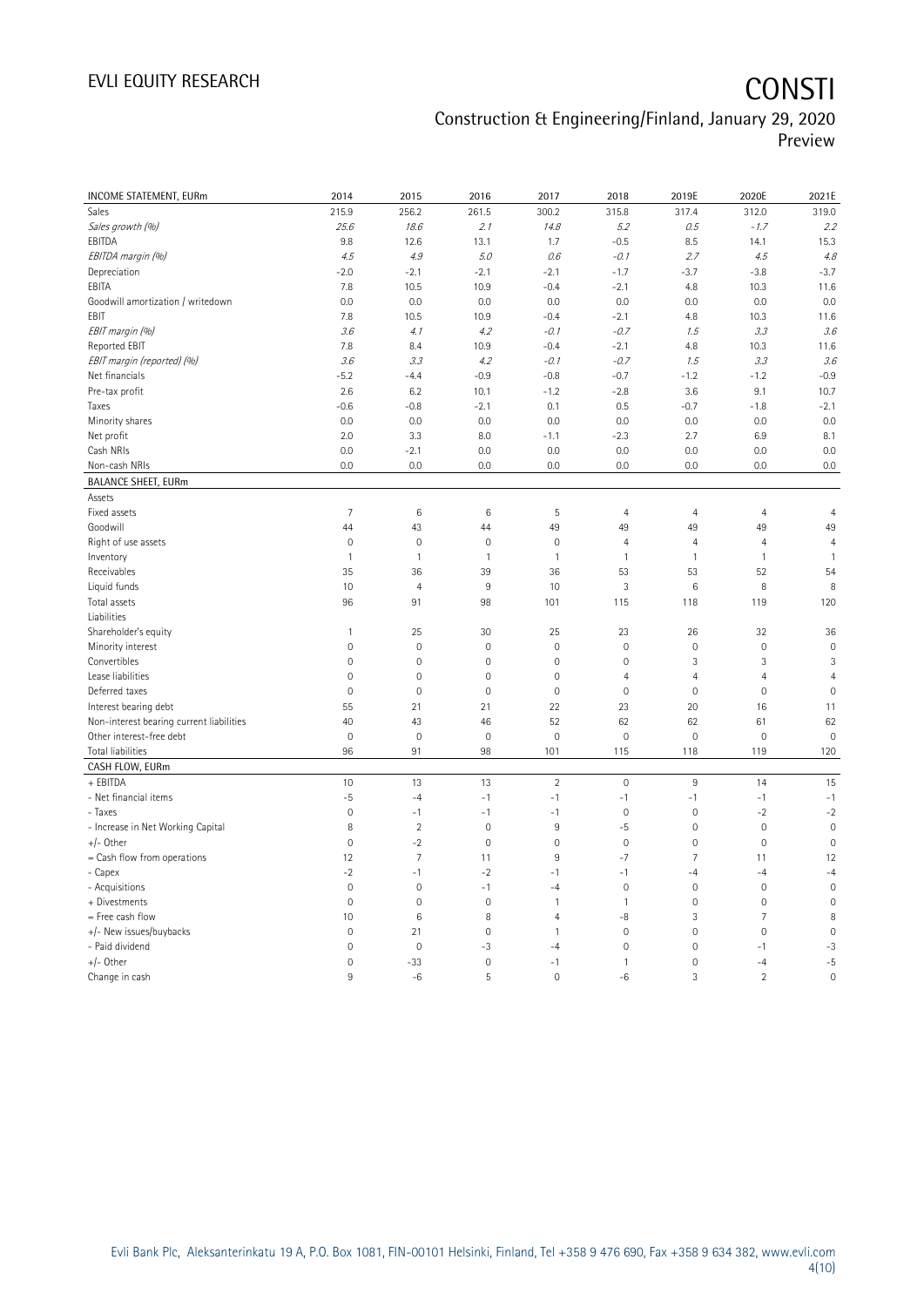| <b>KEY FIGURES</b>                             | 2015   | 2016    | 2017        | 2018                | 2019E          | 2020E          | 2021E  |
|------------------------------------------------|--------|---------|-------------|---------------------|----------------|----------------|--------|
| M-cap                                          | 73     | 112     | 66          | 43                  | 61             | 61             | 61     |
| Net debt (excl. convertibles)                  | 17     | 12      | 12          | 23                  | 17             | 12             | 7      |
| Enterprise value                               | 91     | 125     | 78          | 67                  | 81             | 76             | 71     |
| Sales                                          | 256    | 262     | 300         | 316                 | 317            | 312            | 319    |
| EBITDA                                         | 13     | 13      | $\sqrt{2}$  | $\mathsf{O}\xspace$ | $\,9$          | 14             | 15     |
| EBIT                                           | 11     | 11      | $\mathbf 0$ | $-2$                | 5              | 10             | 12     |
| Pre-tax                                        | 6      | 10      | $-1$        | $-3$                | $\overline{4}$ | 9              | 11     |
| Earnings                                       | 5      | 8       | $-1$        | $-2$                | $\mathbf{3}$   | $\overline{7}$ | 8      |
| Equity book value (excl. minorities)           | 25     | 30      | 25          | 23                  | 26             | 32             | 36     |
| Valuation multiples                            |        |         |             |                     |                |                |        |
| EV/sales                                       | 0.4    | 0.5     | 0.3         | 0.2                 | 0.3            | 0.2            | 0.2    |
| EV/EBITDA                                      | 7.2    | 9.5     | 45.3        | $-143.6$            | 9.5            | 5.4            | 4.6    |
| EV/EBITA                                       | 8.6    | 11.4    | $-207.0$    | $-31.3$             | 16.9           | 7.3            | 6.1    |
| EV/EBIT                                        | 8.6    | 11.4    | $-207.0$    | $-31.3$             | 16.9           | 7.3            | 6.1    |
| EV/OCF                                         | 13.0   | 11.7    | 8.8         | $-9.9$              | 12.0           | 7.1            | 5.9    |
| EV/FCFF                                        | 9.2    | 13.8    | 14.9        | $-9.6$              | 13.6           | 7.6            | 6.4    |
| P/FCFE                                         | 13.0   | 13.5    | 14.6        | $-5.8$              | 21.4           | 8.8            | 7.5    |
| P/E                                            | 13.6   | 14.1    | $-61.0$     | $-18.5$             | 22.6           | 8.8            | 7.5    |
| P/B                                            | 3.0    | 3.8     | 2.6         | 1.8                 | 2.3            | 1.9            | 1.7    |
| Target EV/EBITDA                               | O.O    | 0.0     | 0.0         | $O.O$               | 8.9            | 5.0            | 4.3    |
| Target EV/EBIT                                 | $0.0$  | $0.0$   | 0.0         | $O.O$               | 15.7           | 6.8            | 5.6    |
| Target EV/FCF                                  | 0.0    | $O.O$   | 0.0         | $O.O$               | 26.6           | 10.1           | 8.0    |
| Target P/B                                     | 0.0    | $0.0\,$ | 0.0         | $O.O$               | 2.1            | 1.7            | 1.5    |
| Target P/E                                     | O.O    | 0.0     | 0.0         | $O.O$               | 20.5           | 7.9            | 6.8    |
| Per share measures                             |        |         |             |                     |                |                |        |
| Number of shares                               | 7,615  | 7,621   | 7,621       | 7,858               | 7,858          | 7,858          | 7,858  |
| Number of shares (diluted)                     | 7,615  | 7,621   | 7,621       | 7,858               | 7,858          | 7,858          | 7,858  |
| EPS                                            | 0.70   | 1.05    | $-0.14$     | $-0.30$             | 0.34           | 0.88           | 1.04   |
| Operating cash flow per share                  | 0.92   | 1.40    | 1.16        | $-0.85$             | 0.86           | 1.35           | 1.53   |
| Free cash flow per share                       | 0.74   | 1.09    | 0.59        | $-0.96$             | 0.36           | 0.88           | 1.04   |
| Book value per share                           | 3.22   | 3.89    | 3.32        | 2.98                | 3.32           | 4.03           | 4.63   |
| Dividend per share                             | 0.39   | 0.54    | 0.00        | 0.00                | 0.17           | 0.44           | 0.52   |
| Dividend payout ratio, %                       | 55.4   | 51.5    | 0.0         | 0.0                 | 50.0           | 50.0           | 50.0   |
| Dividend yield, %                              | 4.1    | 3.7     | 0.0         | 0.0                 | 2.2            | 5.7            | 6.7    |
| FCF yield, %                                   | 7.7    | 7.4     | 6.8         | $-17.4$             | 4.7            | 11.4           | 13.4   |
| Efficiency measures                            |        |         |             |                     |                |                |        |
| ROE                                            | 42.8   | 29.5    | $-3.9$      | $-9.6$              | 10.8           | 24.0           | 23.9   |
| <b>ROCE</b>                                    | 21.0   | 22.7    | $-0.6$      | $-4.2$              | 9.5            | 19.3           | 21.4   |
| Financial ratios                               |        |         |             |                     |                |                |        |
| Inventories as % of sales                      | 0.2    | 0.2     | 0.2         | 0.2                 | 0.2            | 0.2            | 0.2    |
| Receivables as % of sales                      | 14.2   | 14.7    | 12.1        | 16.8                | 16.8           | 16.8           | 16.8   |
| Non-interest bearing liabilities as % of sales | 16.9   | 17.5    | 17.3        | 19.5                | 19.5           | 19.5           | 19.5   |
| NWC/sales, %                                   | $-2.5$ | $-2.6$  | $-5.0$      | $-2.5$              | $-2.5$         | $-2.5$         | $-2.5$ |
| Operative CAPEX/sales, %                       | 0.5    | 0.7     | 0.5         | 0.4                 | 1.2            | 1.2            | 1.2    |
| CAPEX/sales (incl. acquisitions), %            | 0.5    | 0.4     | $-0.8$      | 0.4                 | 1.2            | 1.2            | 1.2    |
| FCFF/EBITDA                                    | 0.8    | 0.7     | 3.0         | 14.9                | 0.7            | 0.7            | 0.7    |
| Net debt/EBITDA, book-weighted                 | 1.4    | 0.9     | 7.0         | $-50.5$             | 2.0            | 0.8            | 0.5    |
| Debt/equity, market-weighted                   | 0.3    | 0.2     | 0.3         | 0.5                 | 0.3            | 0.3            | 0.2    |
| Equity ratio, book-weighted                    | 31.4   | 34.8    | 28.8        | 24.4                | 30.2           | 29.4           | 32.9   |
| Gearing, %                                     | 70.9   | 40.8    | 47.7        | 100.0               | 59.3           | 33.8           | 18.0   |
|                                                |        |         |             |                     |                |                |        |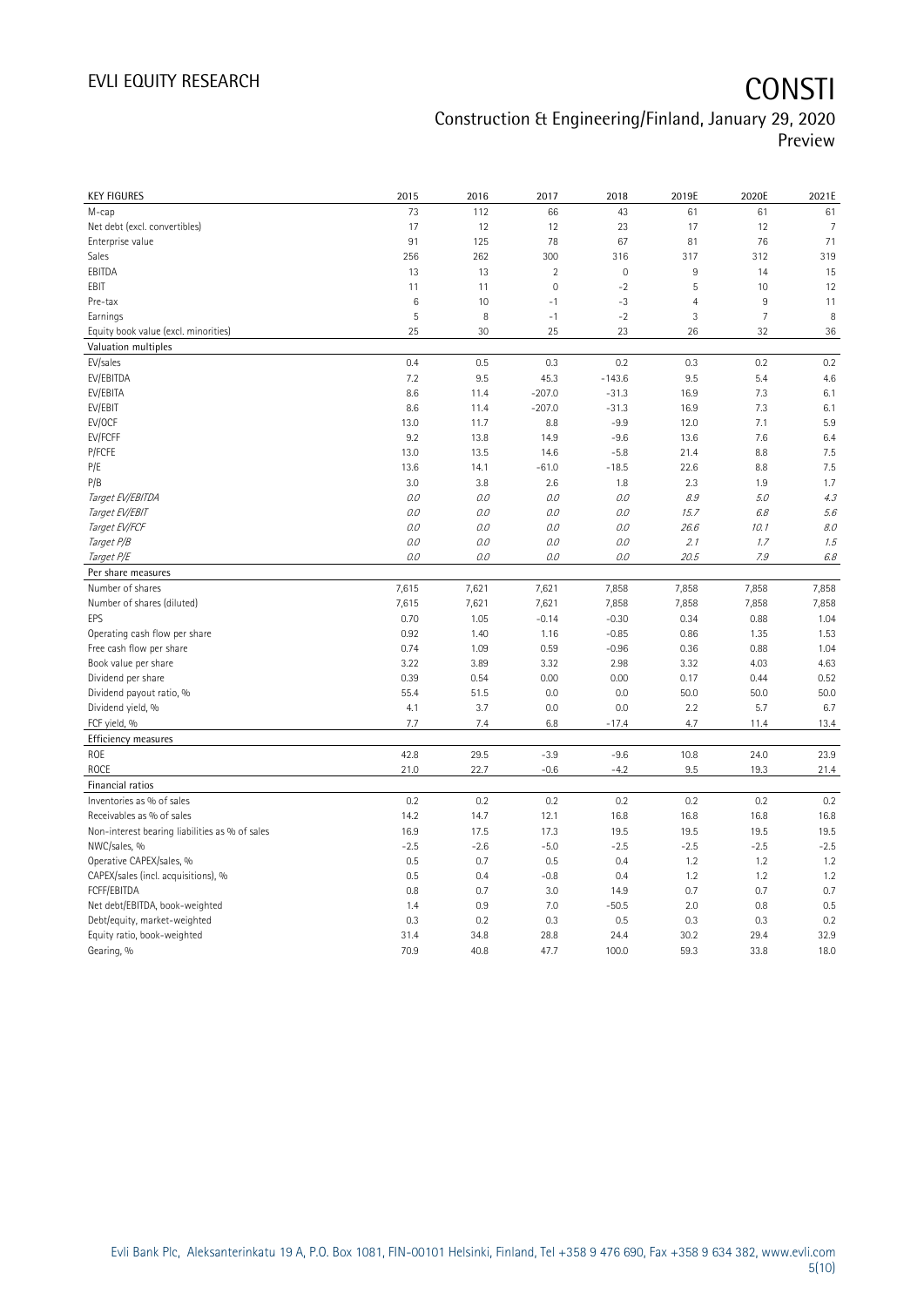COMPANY DESCRIPTION: Consti is one of the leading renovation and technical service companies in Finland. Consti has a comprehensive service offering covering technical building services, residential pipeline renovation, renovation contracting, building facade repair and maintenance, and other renovation and technical services for residential and non-residential properties. Consti was established in 2008 to meet the growing need for repair and construction work.

INVESTMENT CASE: Consti should seek to regain healthier levels of profitability after a period of weaker profitability during the past few years driven by a number of weak margin projects. Reorganisations and more disciplined bidding procedures support the profitability outlook, although the latter has had an unfavourable impact on the order backlog. In the near-term the decline in order backlog along with an anticipated increase in competition following a slow-down in new construction volumes pose growth challenges. The long-term market outlook, however, remains favourable due to among other things a large aging building stock, and the renovation market is expected to see steady growth.

| <b>OWNERSHIP STRUCTURE</b>                 | <b>SHARES</b> | <b>EURm</b> | 0/0  |
|--------------------------------------------|---------------|-------------|------|
| Danske Invest Finnish Equity Fund          | 558,708       | 4.313       | 7.1% |
| Evli Finnish Small Cap Fund                | 454,200       | 3.506       | 5.8% |
| Korkeela Esa Sakari                        | 434,133       | 3.352       | 5.5% |
| Ilmarinen Mutual Pension Insurance Company | 400,000       | 3.088       | 5.1% |
| Kivi Risto Juhani                          | 377,937       | 2.918       | 4.8% |
| Wipunen varainhallinta Oy                  | 334,077       | 2.579       | 4.3% |
| Riikantorppa Oy                            | 334,077       | 2.579       | 4.3% |
| Kalervo Markku                             | 298,692       | 2.306       | 3.8% |
| OP-Finland Small Firms Fund                | 277,977       | 2.146       | 3.5% |
| Korkeela Antti Petteri                     | 276,894       | 2.138       | 3.5% |
| Ten largest                                | 3,746,695     | 28.924      | 48%  |
| Residual                                   | 4,111,572     | 31.741      | 52%  |
| Total                                      | 7,858,267     | 60.666      | 100% |

| <b>EARNINGS CALENDAR</b> |                 |
|--------------------------|-----------------|
| February 07, 2020        | FY 2019 Results |
| April 29, 2020           | Q1 report       |
| July 24, 2020            | Q2 report       |
| October 28, 2020         | Q3 report       |
| OTHER EVENTS             |                 |
| April 06, 2020           | AGM             |

### COMPANY MISCELLANEOUS

CFO: Joni Sorsanen Tel: +358 10 288 6000 IR: Ismo Heikkilä

CEO: Esa Korkeela **Hopeatie 2, 6. krs, 00440 Helsinki, Finland**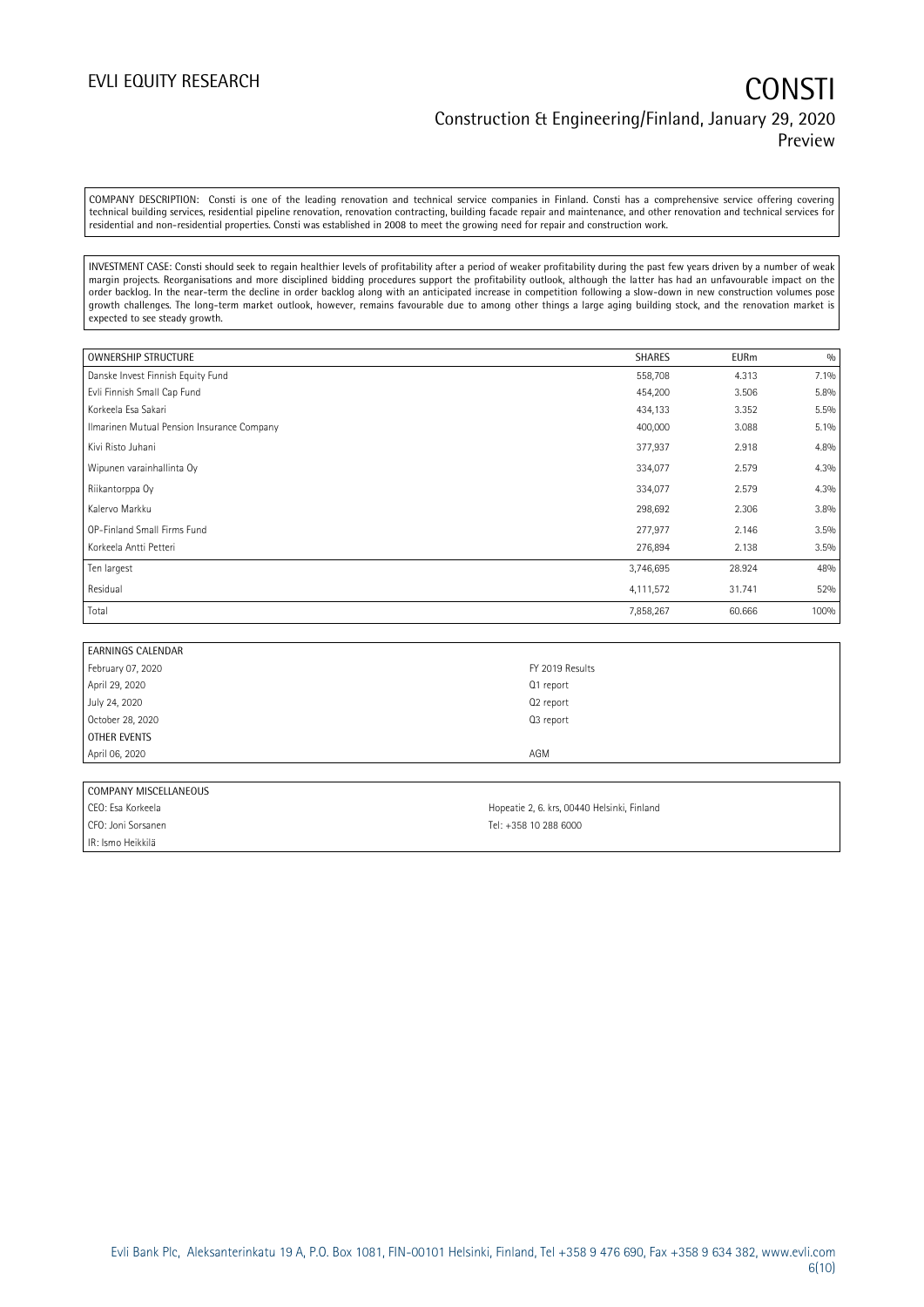DEFINITIONS

| P/E                                                                              | EPS                                                                                                   |
|----------------------------------------------------------------------------------|-------------------------------------------------------------------------------------------------------|
|                                                                                  |                                                                                                       |
| Price per share<br>Earnings per share                                            | Profit before extraord. items and taxes-income taxes + minority interest                              |
|                                                                                  | Number of shares                                                                                      |
| P/BV                                                                             | <b>DPS</b>                                                                                            |
|                                                                                  |                                                                                                       |
| Price per share                                                                  | Dividend for the financial period per share                                                           |
| Shareholders' equity + taxed provisions per share                                |                                                                                                       |
|                                                                                  |                                                                                                       |
| Market cap                                                                       | OCF (Operating cash flow)                                                                             |
|                                                                                  |                                                                                                       |
| Price per share * Number of shares                                               | EBITDA - Net financial items - Taxes - Increase in working                                            |
|                                                                                  | capital - Cash NRIs ± Other adjustments                                                               |
|                                                                                  |                                                                                                       |
| EV (Enterprise value)                                                            | FCF (Free cash flow)                                                                                  |
| Market cap + net debt + minority interest at market value -                      |                                                                                                       |
| share of associated companies at market value                                    | Operating cash flow - operative CAPEX - acquisitions + divestments                                    |
|                                                                                  |                                                                                                       |
|                                                                                  |                                                                                                       |
| EV/Sales                                                                         | FCF yield, %                                                                                          |
| Enterprise value                                                                 |                                                                                                       |
| <b>Sales</b>                                                                     | Free cash flow<br>Market cap                                                                          |
|                                                                                  |                                                                                                       |
| EV/EBITDA                                                                        | Operative CAPEX/sales                                                                                 |
|                                                                                  |                                                                                                       |
| Enterprise value<br>Earnings before interest, tax, depreciation and amortization | Capital expenditure - divestments - acquisitions                                                      |
|                                                                                  | Sales                                                                                                 |
| EV/EBIT                                                                          | Net working capital                                                                                   |
|                                                                                  |                                                                                                       |
| Enterprise value                                                                 | Current assets - current liabilities                                                                  |
| Operating profit                                                                 |                                                                                                       |
|                                                                                  |                                                                                                       |
| Net debt                                                                         | Capital employed/Share                                                                                |
|                                                                                  | Total assets - non-interest bearing debt                                                              |
| Interest bearing debt - financial assets                                         | Number of shares                                                                                      |
|                                                                                  |                                                                                                       |
| Total assets                                                                     | Gearing                                                                                               |
| Balance sheet total                                                              |                                                                                                       |
|                                                                                  | Net debt<br>Equity                                                                                    |
|                                                                                  |                                                                                                       |
| Div yield, %                                                                     | Debt/Equity, %                                                                                        |
|                                                                                  |                                                                                                       |
| Dividend per share                                                               | Interest bearing debt                                                                                 |
| Price per share                                                                  | Shareholders' equity $+$ minority interest $+$ taxed provisions                                       |
|                                                                                  |                                                                                                       |
| Payout ratio, %                                                                  | Equity ratio, %                                                                                       |
|                                                                                  |                                                                                                       |
| Total dividends                                                                  |                                                                                                       |
| Earnings before extraordinary items and taxes - income taxes + minority interest | Shareholders' equity $+$ minority interest $+$ taxed provisions<br>Total assets - interest-free loans |
|                                                                                  |                                                                                                       |
|                                                                                  |                                                                                                       |
| ROCE, %                                                                          | CAGR, %                                                                                               |
|                                                                                  |                                                                                                       |
| Profit before extraordinary items + interest expenses+ other financial costs     | Cumulative annual growth rate = Average growth per year                                               |
| Balance sheet total - non-interest bearing debt (average)                        |                                                                                                       |
| ROE, %                                                                           |                                                                                                       |
|                                                                                  |                                                                                                       |
| Profit before extraordinary items and taxes - income taxes                       |                                                                                                       |
| Shareholder's equity + minority interest + taxed provisions (average)            |                                                                                                       |
|                                                                                  |                                                                                                       |
|                                                                                  |                                                                                                       |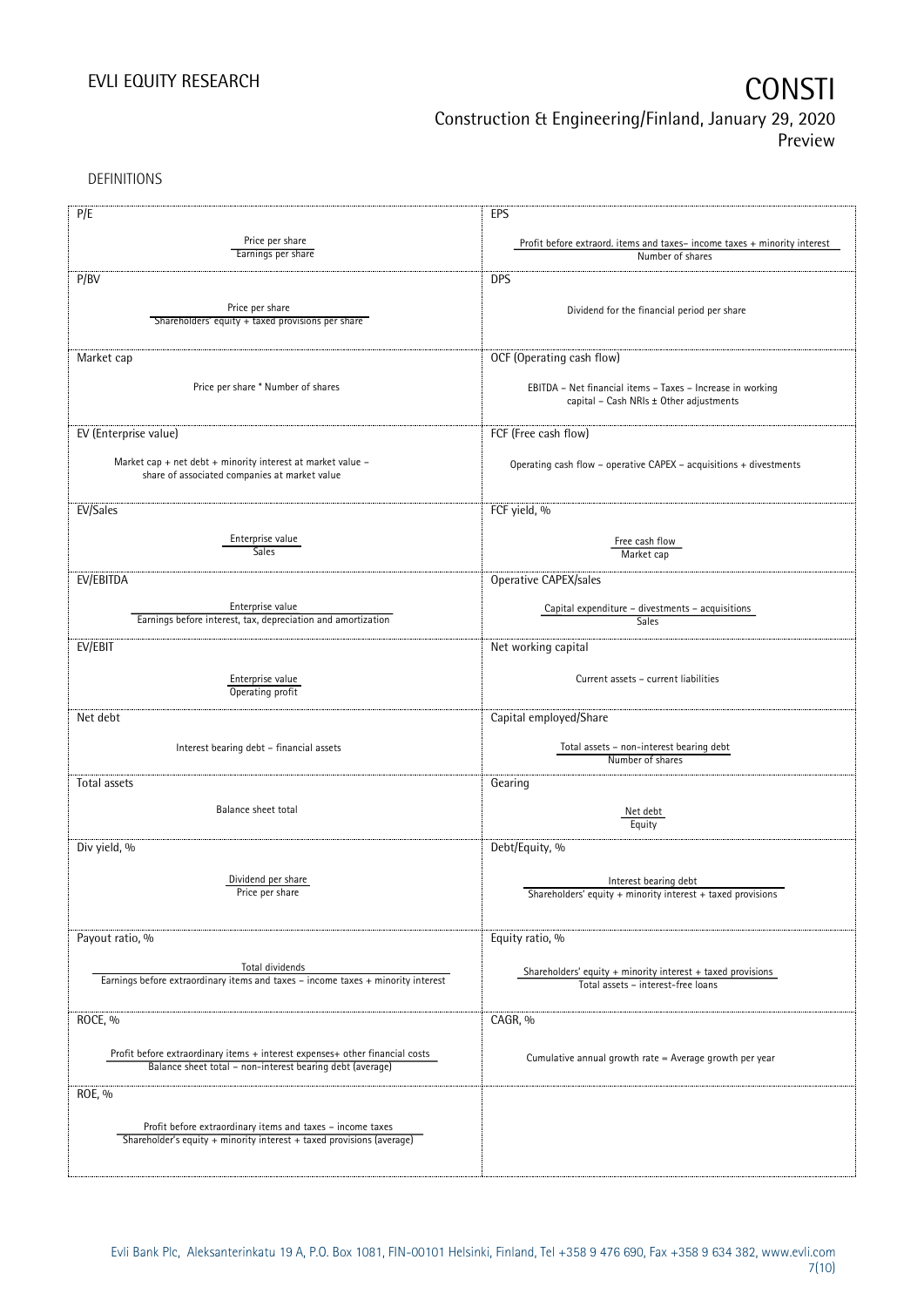## EVLI EQUITY RESEARCH **CONSTITUTE OF A CONSTITUTE OF A CONSTITUTE OF A CONSTITUTE OF A CONSTITUTE OF A CONSTITUTE** Construction & Engineering/Finland, January 29, 2020 Preview

### Important Disclosures

Evli Research Partners Plc ("ERP") uses 12-month target prices. Target prices are defined by utilizing analytical techniques based on financial theory including (but not limited to) discounted cash flow analysis and comparative valuation. The selection of valuation methods depends on different circumstances. Target prices may be altered on the basis of new information coming to light in the underlying company or changes in interest rates, changes in foreign exchange rates, other securities prices or market indices or outlook for the aforementioned factors or other factors that may change the conditions of financial markets. Recommendations and changes by analysts are available at [Analysts' recommendations and ratings revisions](https://research.evli.com/JasperAllModels.action?authParam=key;461&authParam=x;G3rNagWrtf7K&authType=3). Investment recommendations are defined as follows: Target price compared to share price Recommendation < -10 % SELL  $-10 - (+10) \%$  HOL<br>  $> 10 \%$  BUY  $> 10\%$ ERP's investment recommendation of the analyzed company is updated at least 2 timer per year. 60% 53% 50% 39% 40% 30% 20% 8% 10%  $0%$ Hold Sell Buy

The graph above shows the distribution of ERP's recommendations of companies under coverage in 1st of February 2019. If recommendation is not given, it is not mentioned here.

### Name(s) of the analyst(s): Salokivi

This research report has been prepared by Evli Research Partners Plc ("ERP" or "Evli Research"). ERP is a subsidiary of Evli Bank Plc. Production of the investment recommendation has been concluded on 29.1.2020, 8:30. This report has been published on 29.1.2020, 8:45.

None of the analysts contributing to this report, persons under their guardianship or corporations under their control have a position in the shares of the company or related securities.

The date and time for any price of financial instruments mentioned in the recommendation refer to the previous trading day's closing price(s) unless otherwise stated in the report.

Each analyst responsible for the content of this report assures that the expressed views accurately reflect the personal views of each analyst on the covered companies and securities. Each analyst assures that (s)he has not been, nor are or will be, receiving direct or indirect compensation related to the specific recommendations or views contained in this report.

Companies in the Evli Group, affiliates or staff of companies in the Evli Group, may perform services for, solicit business from, hold long or short positions in, or otherwise be interested in the investments (including derivatives) of any company mentioned in the publication or report.

Neither ERP nor any company within the Evli Group have managed or co-managed a public offering of the company's securities during the last 12 months prior to, received compensation for investment banking services from the company during the last 12 months prior to the publication of the research report.

ERP has signed an agreement with the issuer of the financial instruments mentioned in the recommendation, which includes production of research reports. This assignment has a limited economic and financial impact on ERP and/or Evli. Under the assignment ERP performs services including, but not limited to, arranging investor meetings or –events, investor relations communication advisory and production of research material.

ERP or another company within the Evli Group does not have an agreement with the company to perform market making or liquidity providing services.

For the prevention and avoidance of conflicts of interests with respect to this report, there is an information barrier (Chinese wall) between Investment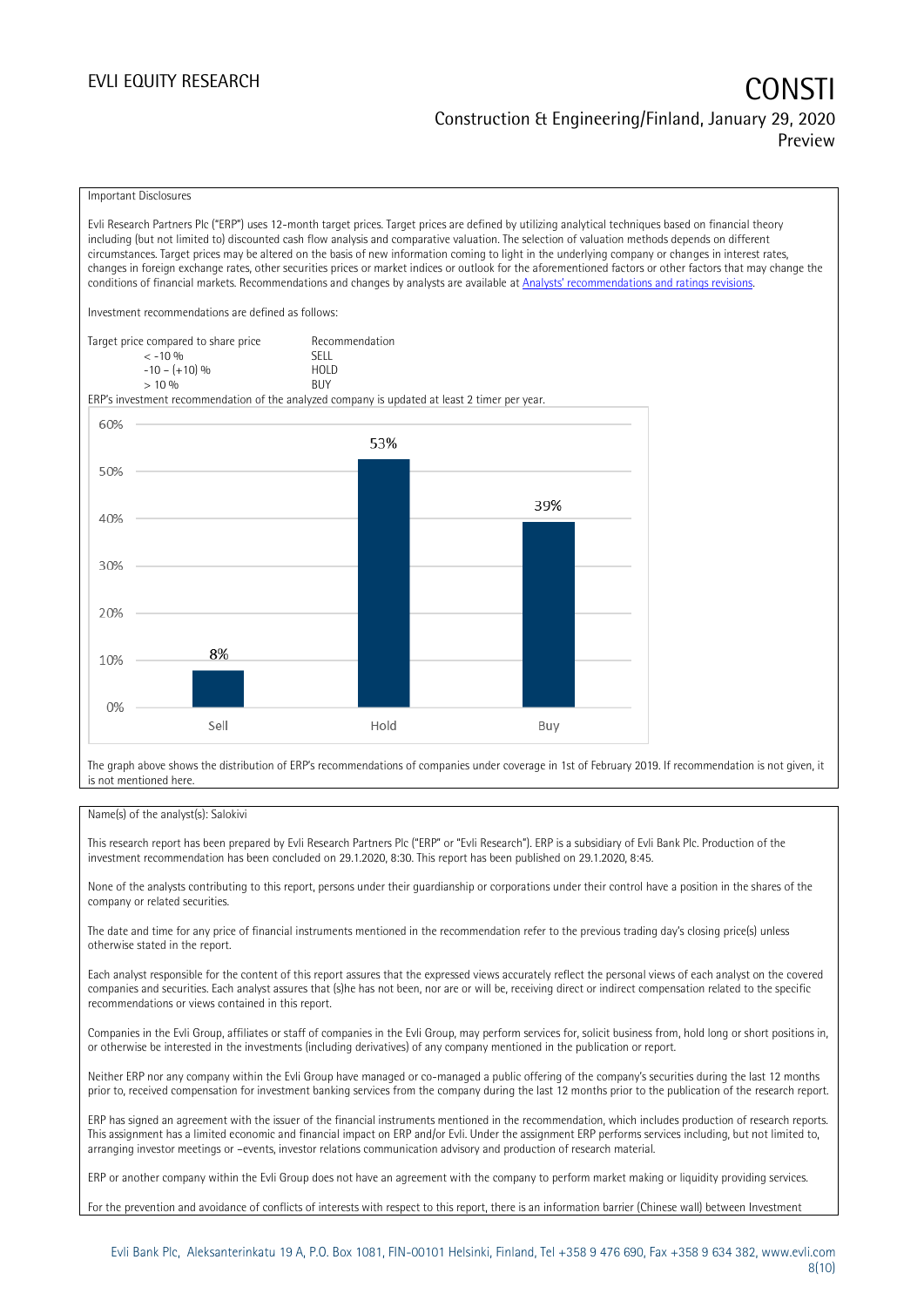## EVLI EQUITY RESEARCH **CONSTITUTE OF A CONSTITUTE OF A CONSTITUTE OF A CONSTITUTE OF A CONSTITUTE OF A CONSTITUTE** Construction & Engineering/Finland, January 29, 2020 Preview

Research and Corporate Finance units concerning unpublished investment banking services to the company. The remuneration of the analyst(s) is not tied directly or indirectly to investment banking transactions or other services performed by Evli Bank Plc or any company within Evli Group.

This report has been disclosed to the company prior to its dissemination. The company has not made any amendments to its contents. Selected portions of the report were provided to the company for fact checking purposes only.

This report is provided and intended for informational purposes only and may not be used or considered under any circumstances as an offer to sell or buy any securities or as advice to trade any securities.

This report is based on sources ERP considers to be correct and reliable. The sources include information providers Reuters and Bloomberg, stock-exchange releases from the companies and other company news, Statistics Finland and articles in newspapers and magazines. However, ERP does not guarantee the materialization, correctness, accuracy or completeness of the information, opinions, estimates or forecasts expressed or implied in the report. In addition, circumstantial changes may have an influence on opinions and estimates presented in this report. The opinions and estimates presented are valid at the moment of their publication and they can be changed without a separate announcement. Neither ERP nor any company within the Evli Group are responsible for amending, correcting or updating any information, opinions or estimates contained in this report. Neither ERP nor any company within the Evli Group will compensate any direct or consequential loss caused by or derived from the use of the information represented in this publication.

All information published in this report is for the original recipient's private and internal use only. ERP reserves all rights to the report. No part of this publication may be reproduced or transmitted in any form or by any means, electronic, mechanical, photocopying, recording or otherwise, or stored in any retrieval system of any nature, without the written permission of ERP.

This report or its copy may not be published or distributed in Australia, Canada, Hong Kong, Japan, New Zealand, Singapore or South Africa. The publication or distribution of this report in certain other jurisdictions may also be restricted by law. Persons into whose possession this report comes are required to inform themselves about and to observe any such restrictions.

Evli Bank Plc is not registered as a broker-dealer with the U. S. Securities and Exchange Commission ("SEC"), and it and its analysts are not subject to SEC rules on securities analysts' certification as to the currency of their views reflected in the research report. Evli Bank is not a member of the Financial Industry Regulatory Authority ("FINRA"). It and its securities analysts are not subject to FINRA's rules on Communications with the Public and Research Analysts and Research Reports and the attendant requirements for fairness, balance and disclosure of potential conflicts of interest. This research report is only being offered in U.S. by Auerbach Grayson & Company, LLC (Auerbach Grayson) to Major U.S. Institutional Investors and is not available to, and should not be used by, any U.S. person or entity that is not a Major U.S. Institutional Investor. Auerbach Grayson is a broker-dealer registered with the U.S. Securities and Exchange Commission and is a member of the FINRA. U.S. entities seeking more information about any of the issuers or securities discussed in this report should contact Auerbach Grayson. The securities of non-U.S. issuers may not be registered with or subject to SEC reporting and other requirements.

ERP is not a supervised entity but its parent company Evli Bank Plc is supervised by the Finnish Financial Supervision Authority.